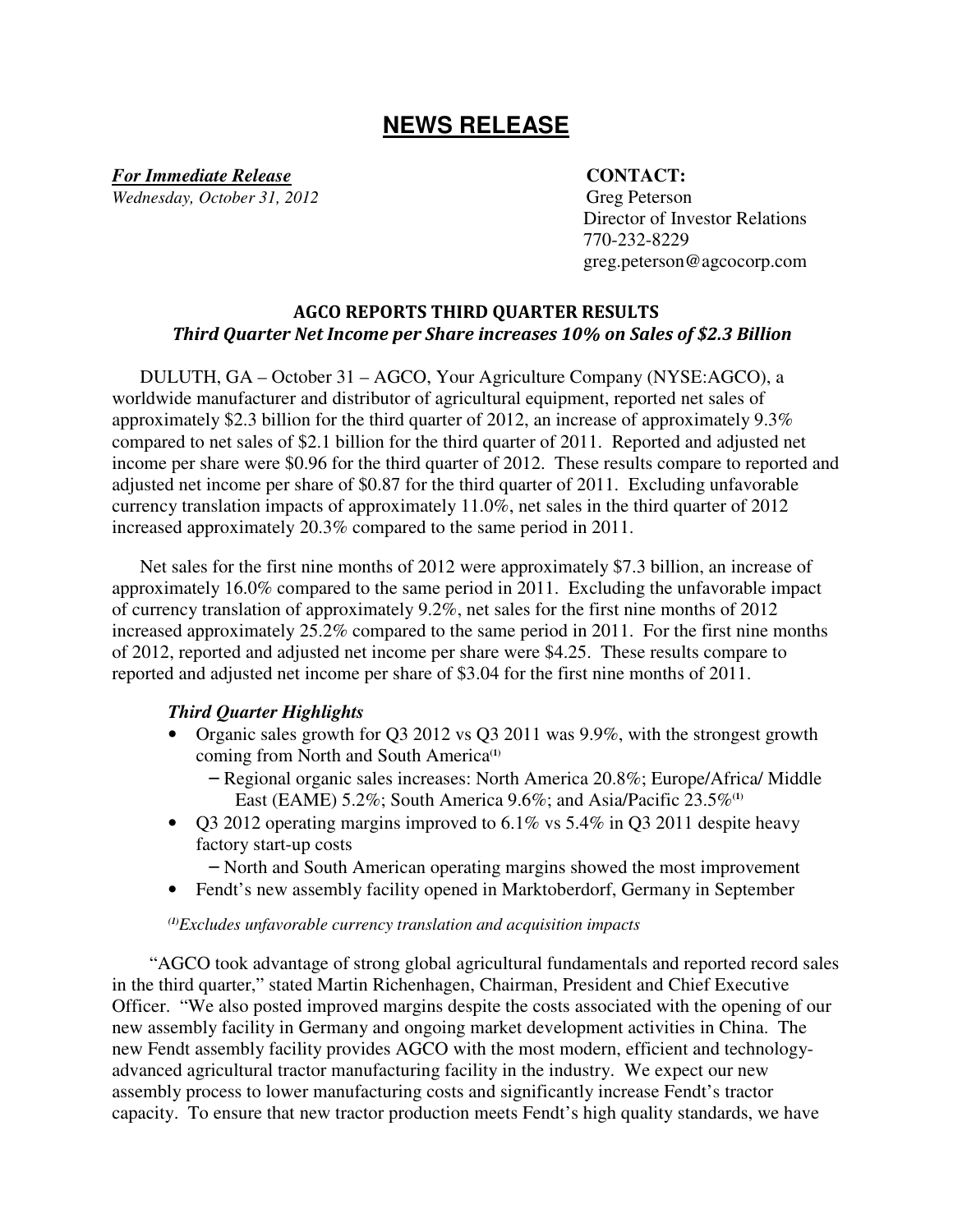slowed the fourth quarter production ramp. The lower build rate will impact Fendt sales for the remainder of the year. Higher sales levels, new product introductions, the execution of efficiency programs in our factories, and lower material costs all contributed to solid operating margin improvement in both North and South America during the third quarter."

# **Market Update**

### *Industry Unit Retail Sales*

| 1 ractors         | Compines          |
|-------------------|-------------------|
| Change from       | Change from       |
| Prior Year Period | Prior Year Period |
| 7%                | $(8)\%$           |
| $(2)\%$           | $(9)$ %           |
| Flat              | 3%                |
|                   |                   |

**Tractors** 

**Combines**

 "The drought conditions in the U.S. are impacting crop production and contributing to higher global commodity prices," stated Mr. Richenhagen. "Record levels of farm income in the U.S. as a result of the higher prices are supporting farm machinery purchases in North America. While we don't expect any lasting impacts from the drought, we are experiencing softness in demand for grain storage and protein production equipment as a result of lower crop production volumes. In Europe, a mixed weather pattern is partially offsetting attractive crop prices. Industry demand is trending weaker in the weather impacted markets of Southern Europe, Scandinavia and Finland, while demand remains at normal levels in the key Western European markets of Germany and France. After a slow start due to dry weather early in 2012, improved crop conditions, attractive government financing programs in Brazil and favorable grain prices are all sustaining industry demand in South America. Our long-term industry outlook remains very bright. Going forward we expect increased global grain consumption driven by the world's growing population and a shift towards more protein heavy diets in the developing countries. Higher grain consumption and lower inventory levels should support commodity prices and farm income above historical levels and produce healthy demand in our industry."

## **Regional Results**

|                                                        | $%$ change from |             |                   |  |  |
|--------------------------------------------------------|-----------------|-------------|-------------------|--|--|
|                                                        |                 |             | $2011$ due to     |  |  |
|                                                        |                 | $%$ change  | currency          |  |  |
|                                                        | Net sales       | from $2011$ | translation $(1)$ |  |  |
| Three months ended September 30, 2012                  |                 |             |                   |  |  |
| North America                                          | \$632.2         | 51.4%       | $(0.7)\%$         |  |  |
| South America                                          | 479.9           | (6.9)%      | $(20.7)\%$        |  |  |
| Europe/Africa/Middle East                              | 1,060.5         | (2.9)%      | $(10.8)\%$        |  |  |
| Asia/Pacific                                           | 122.4           | 67.0%       | $(5.3)\%$         |  |  |
| <b>Total</b>                                           | \$2,295.0       | 9.3%        | $(11.0)\%$        |  |  |
|                                                        |                 |             |                   |  |  |
| Nine months ended September 30, 2012                   |                 |             |                   |  |  |
| North America                                          | \$1,932.1       | 64.9%       | $(1.3)\%$         |  |  |
| South America                                          | 1,343.8         | $(5.6)\%$   | $(15.8)\%$        |  |  |
| Europe/Africa/Middle East                              | 3,667.2         | 5.8%        | $(9.4)\%$         |  |  |
| Asia/Pacific                                           | 315.7           | 62.0%       | (3.9)%            |  |  |
| Total                                                  | \$7,258.8       | $16.0\%$    | $(9.2)\%$         |  |  |
| <sup>(1)</sup> See Footnotes for additional disclosure |                 |             |                   |  |  |

*AGCO Regional Net Sales (in millions)*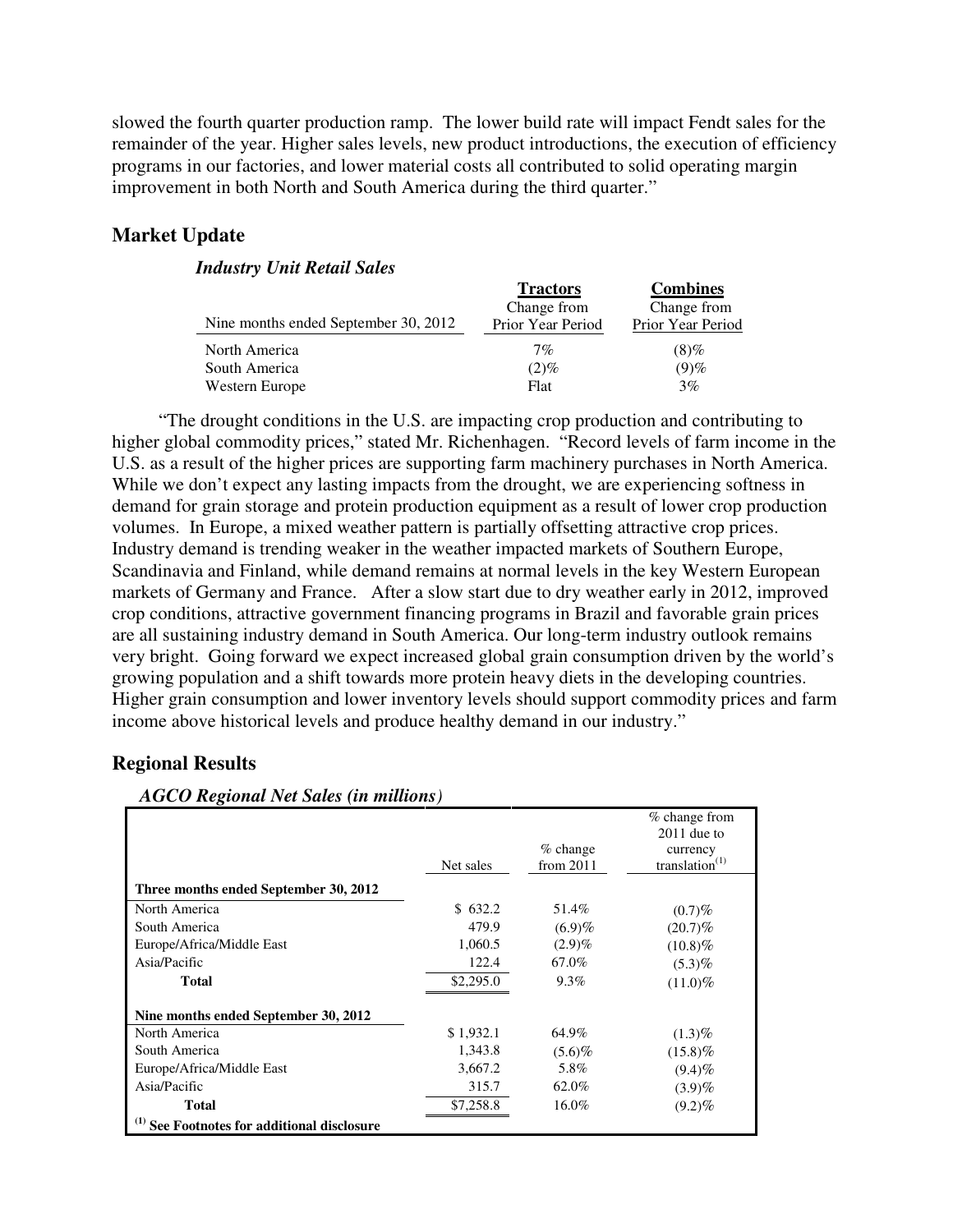### *North America*

The acquisition benefit of GSI and strong industry demand from the professional farming segment produced growth of 66.2% in North American sales in the first nine months of 2012 compared to the same period of 2011, excluding the impact of unfavorable currency translation. North American sales increased 30.8% in the first nine months of 2012 compared to the same period in 2011 excluding the impact of acquisitions and currency translation. The most significant increases were in sprayers, hay equipment and high horsepower tractors. The positive contribution of acquisitions, higher sales and margin improvement initiatives all contributed to growth in income from operations of \$157.6 million for the first nine months of 2012 compared to the same period in 2011.

#### *South America*

Sales in the first nine months of 2012 increased 10.2% compared to the first nine months of 2011 on a constant currency basis. Excluding the benefit of acquisitions and negative currency translation, South American sales were 4.7% higher in the first nine months of 2012 compared to the same period in 2011. Higher sales in Brazil were offset by declines in Argentina. AGCO's profitability in South America improved during the first nine months of 2012, with operating margins rebounding to 8.2% compared to 7.5% in the same period of 2011. Income from operations increased \$3.9 million in the first nine months of 2012 compared to the same period in 2011. Improved margins in the region's core machinery business were partially offset by the negative impact of currency translation.

### *EAME*

AGCO's EAME region reported sales growth of approximately 12.5% in the first nine months of 2012 compared to the same period in 2011, exclusive of acquisition benefits and the unfavorable impact of currency translation. AGCO sales growth in Germany, the United Kingdom, France and Russia was partially offset by lower sales in southern Europe and Finland. EAME operating income was negatively impacted by start-up costs related to the opening of the new Fendt assembly facility in Germany. Income from operations grew by \$43.1 million in the first nine months of 2012 compared to the same period in 2011. Higher sales and production levels, along with a richer mix of products, were partially offset by the Fendt start-up costs and the negative impact of currency translation.

#### *Asia/Pacific*

AGCO's Asia/Pacific region reported a sales increase of approximately 65.9% during the first nine months of 2012 compared to the prior year period, excluding the unfavorable impact of currency translation. Excluding the benefit of acquisitions and negative currency translation, net sales in the Asia/Pacific region were 21.3% higher in the first nine months of 2012 compared to the same period in 2011. Growth in Australia, New Zealand and China produced most of the increase. Income from operations in the Asia/Pacific region decreased \$6.1 million in the first nine months of 2012, compared to the same period in 2011, as additional market development costs in China were partially offset by improved gross margins.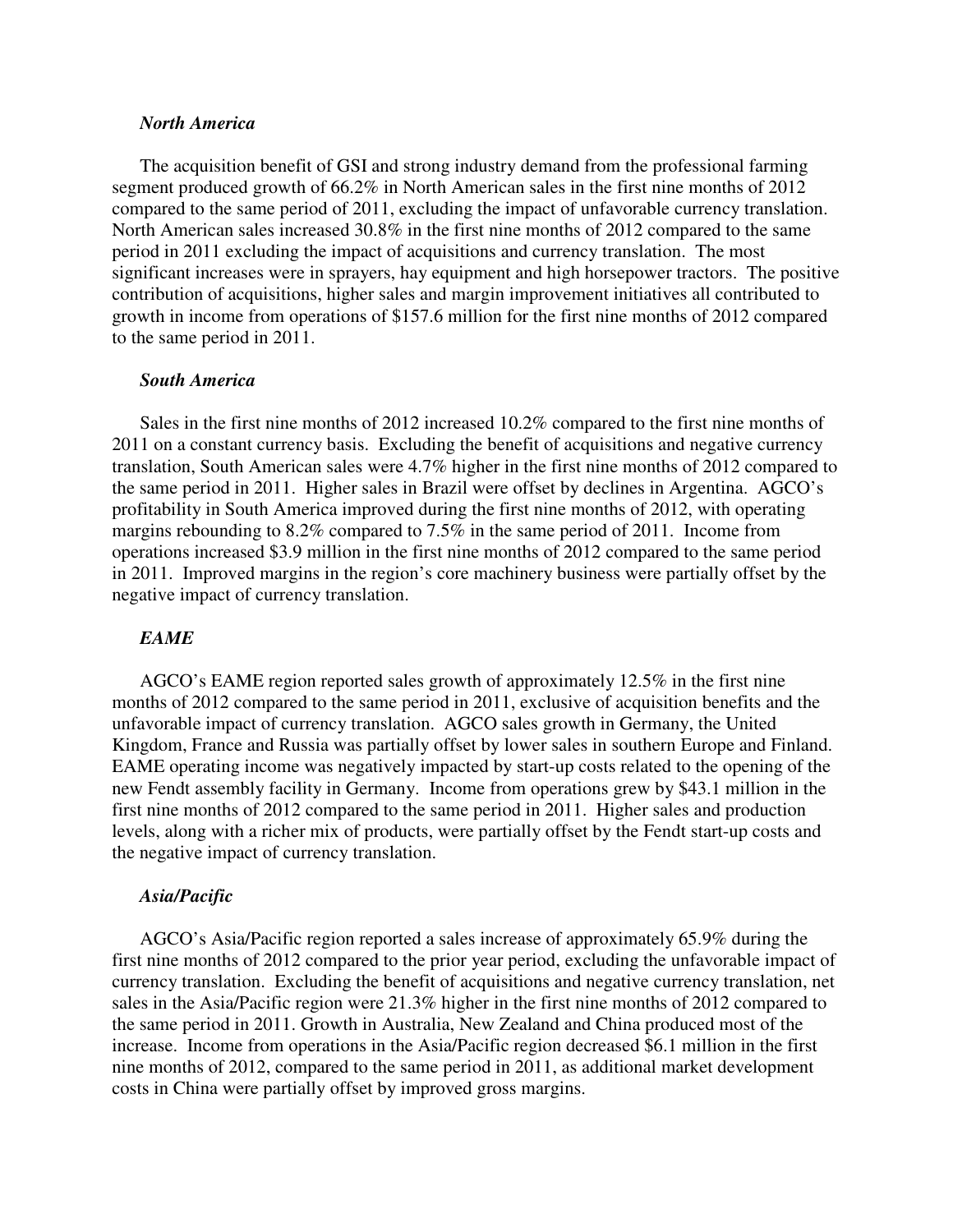"We are lowering our full year sales and net income per share forecast to reflect the negative impacts of lower than anticipated Fendt production, the U.S. drought on grain storage and protein production sales and softer market demand in the Scandinavian and Finnish markets," continued Mr. Richenhagen. "In the fourth quarter, we are focusing on managing our new production schedule, reducing our dealer and company inventories and continuing our margin improvement efforts. In addition, our important and ongoing investments in new product development and market expansion will remain at high levels as we work to meet Tier 4 final emission requirements and refresh and grow our product line."

### **Outlook**

AGCO is targeting adjusted net income per share of approximately \$5.20 for the full year of 2012. The new guidance reflects the Company's improved operating performance which is partially offset by the factors discussed above and the negative impact of currency translation. Net sales are expected to range from \$9.8 billion to \$10.0 billion for the full year. Gross margin improvement is expected to be partially offset by increased engineering and market expansion expenditures.

#### \* \* \* \* \*

AGCO will be hosting a conference call with respect to this earnings announcement at 9:00 a.m. Eastern Time on Wednesday, October 31, 2012. The Company will refer to slides on its conference call. Interested persons can access the conference call and slide presentation via AGCO's website at www.agcocorp.com in the "Events" section on the "Company/Investors" page of our website. A replay of the conference call will be available approximately two hours after the conclusion of the conference call for twelve months following the call. A copy of this press release will be available on AGCO's website for at least twelve months following the call.

\* \* \* \* \*

#### *Safe Harbor Statement*

Statements that are not historical facts, including the projections of net income per share, sales, market conditions, population growth, farm incomes, production schedules, expansion and modernization plans and our expectations with respect to the costs and benefits of those plans and timing of those benefits, inventory levels, commodity prices, grain and protein consumption, drought conditions, margin improvements, currency translation, investments in product development, and expanding markets, industry demand, general economic conditions and engineering efforts, are forward-looking and subject to risks that could cause actual results to differ materially from those suggested by the statements. The following are among the factors that could cause actual results to differ materially from the results discussed in or implied by the forward-looking statements.

• Our financial results depend entirely upon the agricultural industry, and factors that adversely affect the agricultural industry generally, including declines in the general economy, increases in farm input costs, adverse weather, lower commodity prices,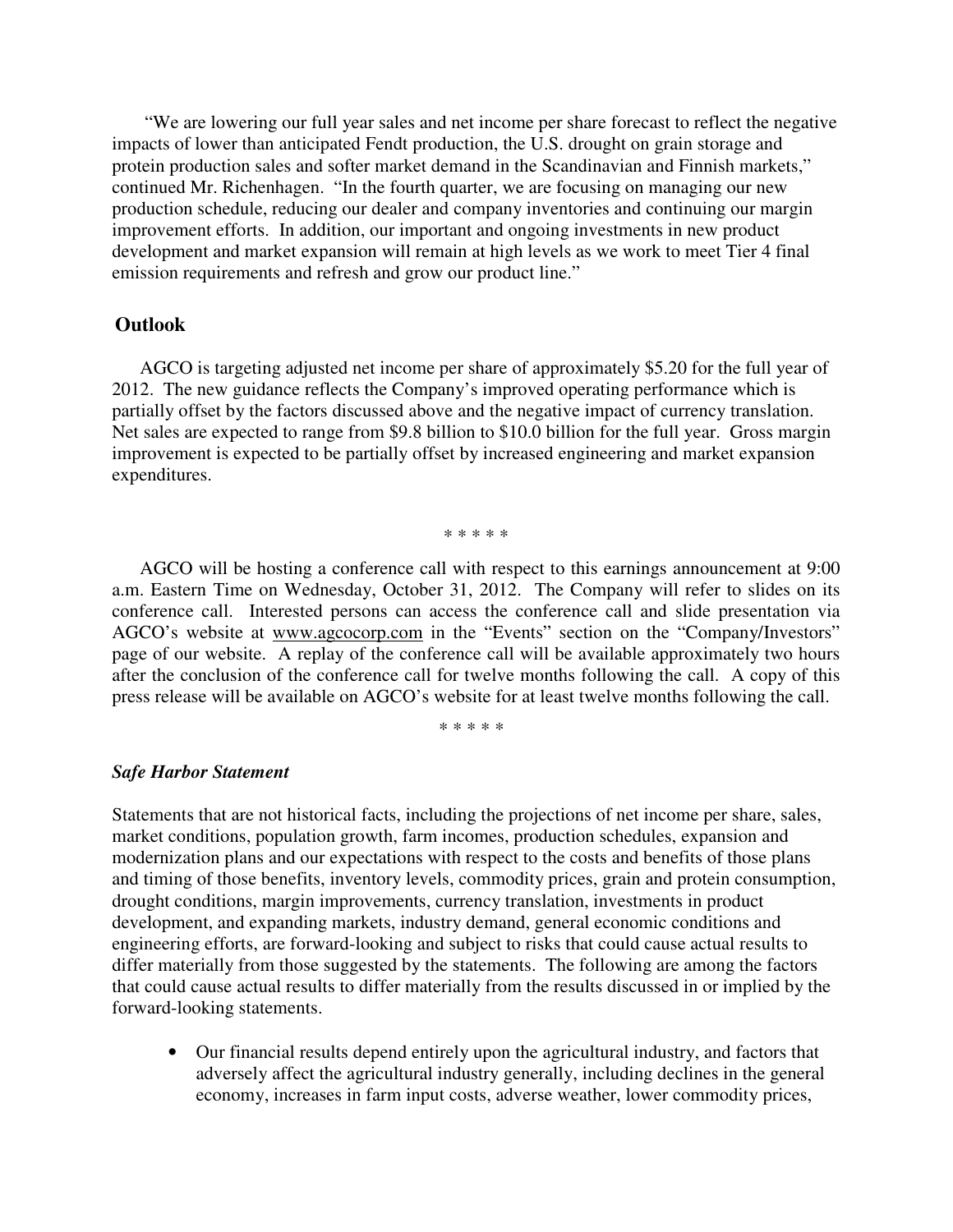lower farm income and changes in the availability of credit for our retail customers, will adversely affect us.

- The recent poor performance of the general economy may result in a decline in demand for our products. However, we are unable to predict with accuracy the amount or duration of this decline, and our forward-looking statements reflect merely our best estimates at the current time.
- A majority of our sales and manufacturing take place outside the United States, and, as a result, we are exposed to risks related to foreign laws, taxes, economic conditions, labor supply and relations, political conditions and governmental policies. These risks may delay or reduce our realization of value from our international operations.
- Most retail sales of the products that we manufacture are financed, either by our joint ventures with Rabobank or by a bank or other private lender. During 2011, our joint ventures with Rabobank, which are controlled by Rabobank and are dependent upon Rabobank for financing as well, financed approximately 50% of the retail sales of our tractors and combines in the markets where the joint ventures operate. Any difficulty by Rabobank to continue to provide that financing, or any business decision by Rabobank as the controlling member not to fund the business or particular aspects of it (for example, a particular country or region), would require the joint ventures to find other sources of financing (which may be difficult to obtain), or us to find another source of retail financing for our customers, or our customers would be required to utilize other retail financing providers. As a result of the recent economic downturn, financing for capital equipment purchases generally has become more difficult in certain regions and in some cases, was expensive to obtain. To the extent that financing is not available or available only at unattractive prices, our sales would be negatively impacted.
- Both AGCO and our retail finance joint ventures have substantial account receivables from dealers and end customers, and we would be adversely impacted if the collectability of these receivables was not consistent with historical experience; this collectability is dependent upon the financial strength of the farm industry, which in turn is dependent upon the general economy and commodity prices, as well as several of the other factors listed in this section.
- We recently have experienced substantial and sustained volatility with respect to currency exchange rate and interest rate changes, including uncertainty associated with the Euro, which can adversely affect our reported results of operations and the competitiveness of our products.
- All acquisitions involve risks relating to retention of key employees and customers and fulfilling projections prepared by or at the direction of prior ownership. In addition, we may encounter difficulties in integrating recent and future acquisitions into our business and may not fully achieve, or achieve within a reasonable time frame, expected strategic objectives and other expected benefits of the acquisition.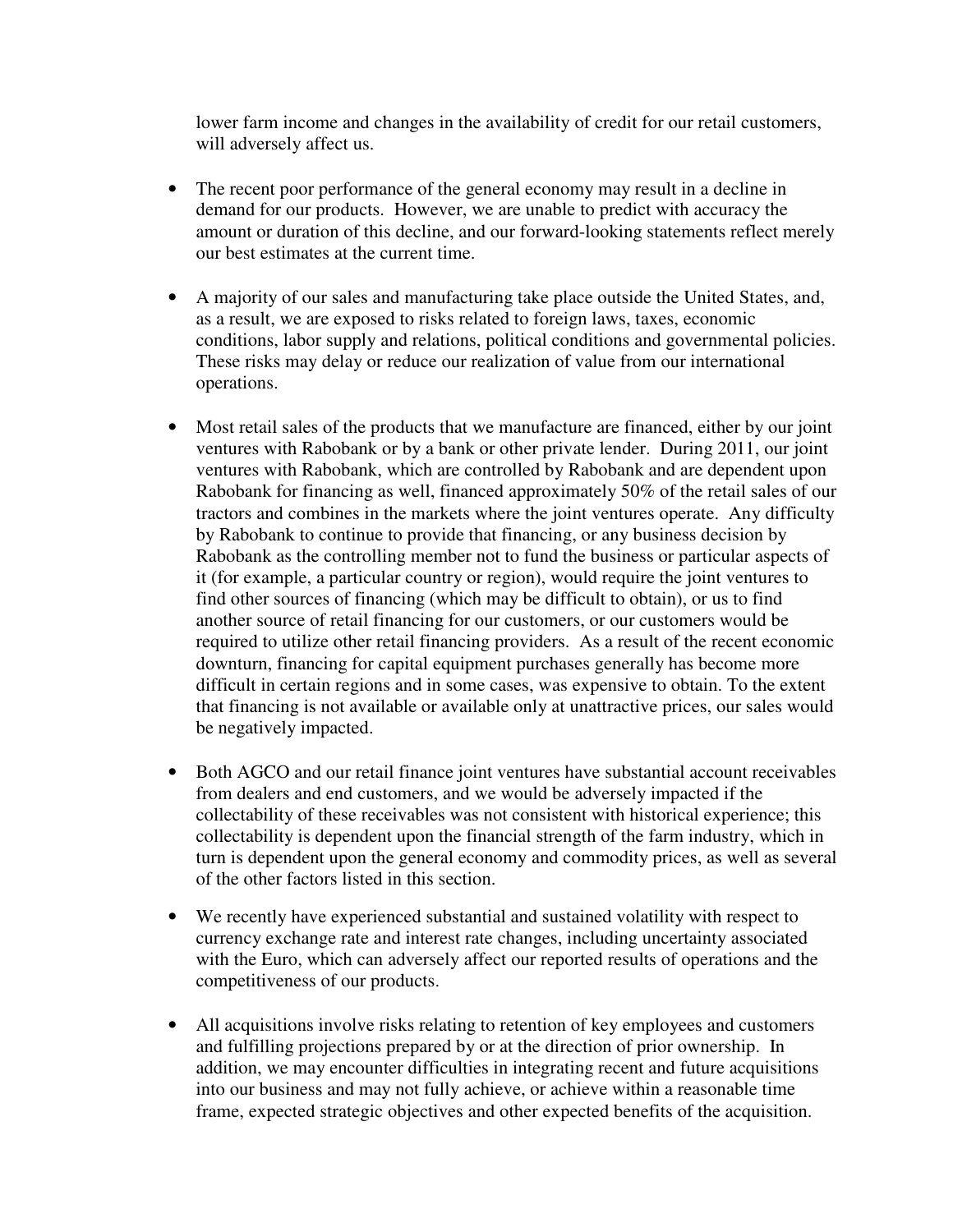- Our success depends on the introduction of new products, particularly engines that comply with emission requirements, which requires substantial expenditures.
- Our expansion plans in emerging markets, including establishing a greater manufacturing and marketing presence and growing our use of component suppliers, could entail significant risks.
- We depend on suppliers for components, parts and raw materials for our products, and any failure by our suppliers to provide products as needed, or by us to promptly address supplier issues, will adversely impact our ability to timely and efficiently manufacture and sell products. We also are subject to raw material price fluctuations, which can adversely affect our manufacturing costs.
- We face significant competition, and if we are unable to compete successfully against other agricultural equipment manufacturers, we would lose customers and our net sales and profitability would decline.
- We have a substantial amount of indebtedness, and, as result, we are subject to certain restrictive covenants and payment obligations that may adversely affect our ability to operate and expand our business.

Further information concerning these and other factors is included in AGCO's filings with the Securities and Exchange Commission, including its Form 10-K for the year ended December 31, 2011. AGCO disclaims any obligation to update any forward-looking statements except as required by law.

\* \* \* \* \*

## *About AGCO*

AGCO, Your Agriculture Company, (NYSE: AGCO), is a global leader focused on the design. manufacture and distribution of agricultural machinery. AGCO supports more productive farming through a full line of tractors, combines, hay tools, sprayers, forage equipment, tillage, implements, grain storage and protein production systems, as well as related replacement parts. AGCO products are sold through four core machinery brands, Challenger®, Fendt®, Massey Ferguson® and Valtra®, and are distributed globally through 3,100 independent dealers and distributors in more than 140 countries worldwide. Retail financing is available through AGCO Finance for qualified purchasers. Founded in 1990, AGCO is headquartered in Duluth, Georgia, USA. In 2011, AGCO had net sales of \$8.8 billion. http://www.agcocorp.com

> # # # # # Please visit our website at www.agcocorp.com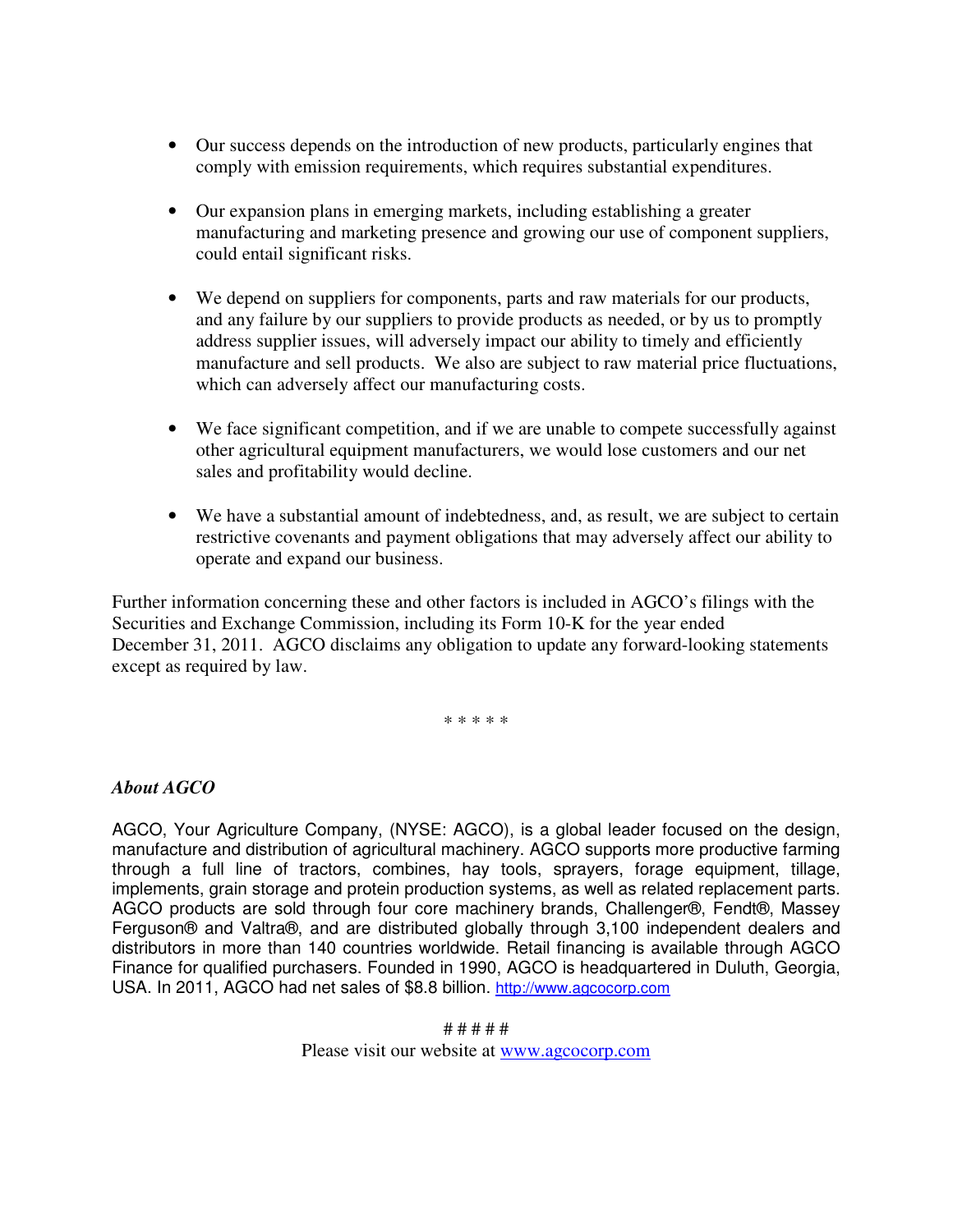# AGCO CORPORATION AND SUBSIDIARIES CONDENSED CONSOLIDATED BALANCE SHEETS (unaudited and in millions)

|                                                              | September 30,<br>2012 | December 31,<br>2011 |
|--------------------------------------------------------------|-----------------------|----------------------|
| <b>ASSETS</b>                                                |                       |                      |
| <b>Current Assets:</b>                                       |                       |                      |
| Cash and cash equivalents                                    | \$<br>321.9           | \$<br>724.4          |
| Accounts and notes receivable, net                           | 1,088.6               | 994.2                |
| Inventories, net                                             | 2,013.9               | 1,559.6              |
| Deferred tax assets                                          | 150.3                 | 142.7                |
| Other current assets                                         | 266.8                 | 241.9                |
| Total current assets                                         | 3,841.5               | 3,662.8              |
| Property, plant and equipment, net                           | 1,306.5               | 1,222.6              |
| Investment in affiliates                                     | 380.7                 | 346.3                |
| Deferred tax assets                                          | 35.7                  | 37.6                 |
| Other assets                                                 | 134.8                 | 126.9                |
| Intangible assets, net                                       | 630.0                 | 666.5                |
| Goodwill                                                     | 1,191.9               | 1,194.5              |
| Total assets                                                 | \$<br>7,521.1         | 7,257.2<br>\$        |
| <b>LIABILITIES AND STOCKHOLDERS' EQUITY</b>                  |                       |                      |
| Current Liabilities:                                         |                       |                      |
| Current portion of long-term debt                            | \$<br>52.8            | \$<br>60.1           |
| Accounts payable                                             | 821.0                 | 937.0                |
| Accrued expenses                                             | 1,143.6               | 1,080.6              |
| Other current liabilities                                    | 121.7                 | 127.8                |
| Total current liabilities                                    | 2,139.1               | 2,205.5              |
| Long-term debt, less current portion                         | 1,353.9               | 1,409.7              |
| Pensions and postretirement health care benefits             | 289.1                 | 298.6                |
| Deferred tax liabilities                                     | 196.4                 | 192.3                |
| Other noncurrent liabilities                                 | 152.6                 | 119.9                |
| <b>Total liabilities</b>                                     | 4,131.1               | 4,226.0              |
| <b>Temporary Equity</b>                                      | 8.9                   |                      |
| Stockholders' Equity:                                        |                       |                      |
| AGCO Corporation stockholders' equity:                       |                       |                      |
| Common stock                                                 | 1.0                   | 1.0                  |
| Additional paid-in capital                                   | 1,092.4               | 1,073.2              |
| Retained earnings                                            | 2,741.2               | 2,321.6              |
| Accumulated other comprehensive loss                         | (487.5)               | (400.6)              |
| Total AGCO Corporation stockholders' equity                  | 3,347.1               | 2,995.2              |
| Noncontrolling interests                                     | 34.0                  | 36.0                 |
| Total stockholders' equity                                   | 3,381.1               | 3,031.2              |
| Total liabilities, temporary equity and stockholders' equity | \$<br>7,521.1         | \$<br>7,257.2        |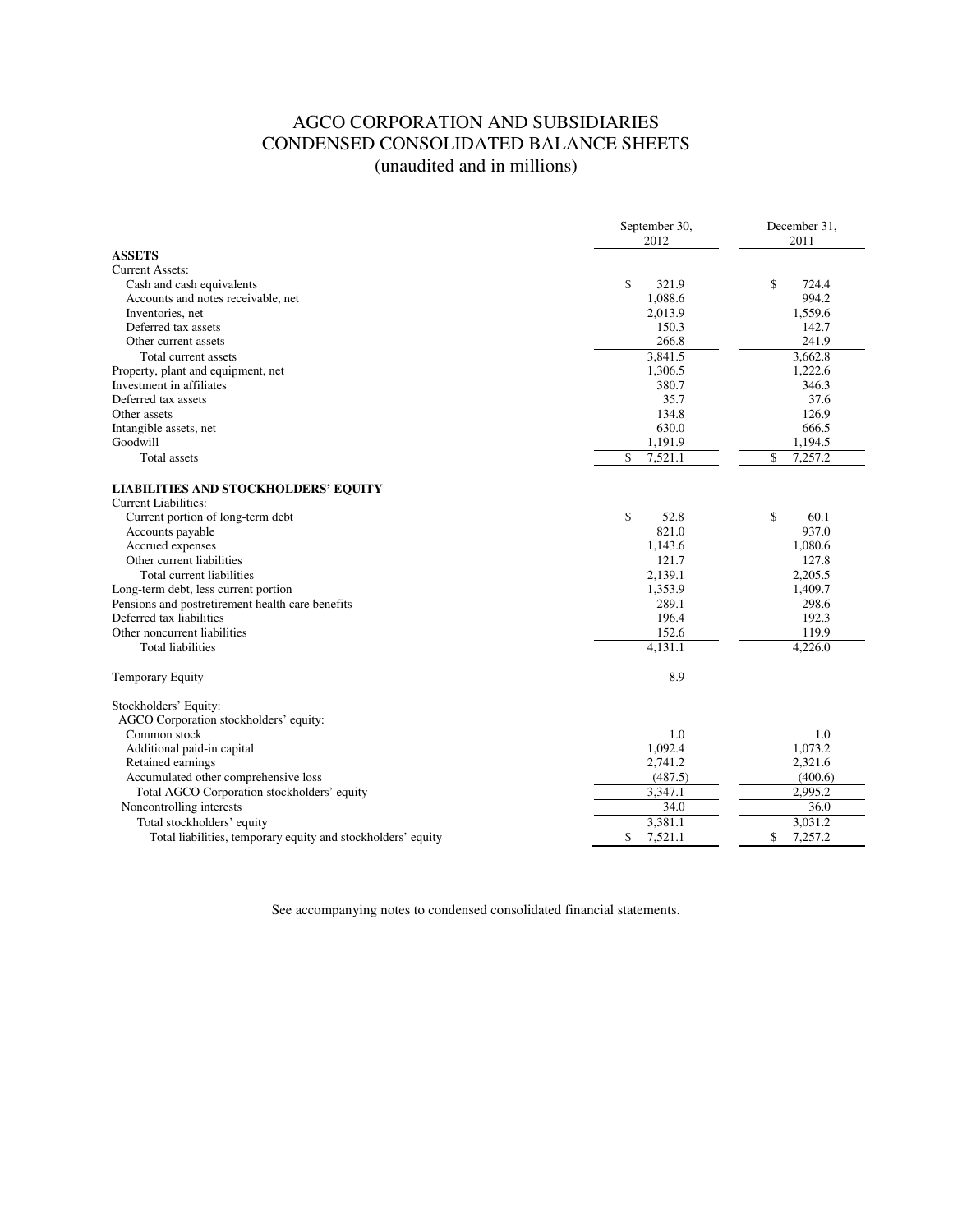# AGCO CORPORATION AND SUBSIDIARIES CONDENSED CONSOLIDATED STATEMENTS OF OPERATIONS (unaudited and in millions, except per share data)

|                                                                                | Three Months Ended September 30, |               |  |
|--------------------------------------------------------------------------------|----------------------------------|---------------|--|
|                                                                                | 2012                             | 2011          |  |
| Net sales                                                                      | \$<br>2,295.0                    | \$<br>2,099.1 |  |
| Cost of goods sold                                                             | 1,804.0                          | 1,691.3       |  |
| Gross profit                                                                   | 491.0                            | 407.8         |  |
| Selling, general and administrative expenses                                   | 262.8                            | 221.2         |  |
| Engineering expenses                                                           | 76.4                             | 67.5          |  |
| Amortization of intangibles                                                    | 12.2                             | 4.8           |  |
| Income from operations                                                         | 139.6                            | 114.3         |  |
| Interest expense, net                                                          | 15.8                             | 3.1           |  |
| Other expense, net                                                             | 13.8                             | 7.1           |  |
| Income before income taxes and equity in net earnings of affiliates            | 110.0                            | 104.1         |  |
| Income tax provision                                                           | 30.5                             | 31.6          |  |
| Income before equity in net earnings of affiliates                             | 79.5                             | 72.5          |  |
| Equity in net earnings of affiliates                                           | 12.6                             | 12.0          |  |
| Net income                                                                     | 92.1                             | 84.5          |  |
| Net loss (income) attributable to noncontrolling interests                     | 2.4                              | (0.1)         |  |
| Net income attributable to AGCO Corporation and subsidiaries                   | \$<br>94.5                       | \$<br>84.4    |  |
| Net income per common share attributable to AGCO Corporation and subsidiaries: |                                  |               |  |
| <b>Basic</b>                                                                   | 0.97<br>S                        | 0.88<br>\$    |  |
| Diluted                                                                        | \$<br>0.96                       | \$<br>0.87    |  |
| Weighted average number of common and common equivalent shares outstanding:    |                                  |               |  |
| <b>Basic</b>                                                                   | 97.0                             | 96.4          |  |
| Diluted                                                                        | 98.4                             | 96.9          |  |
|                                                                                |                                  |               |  |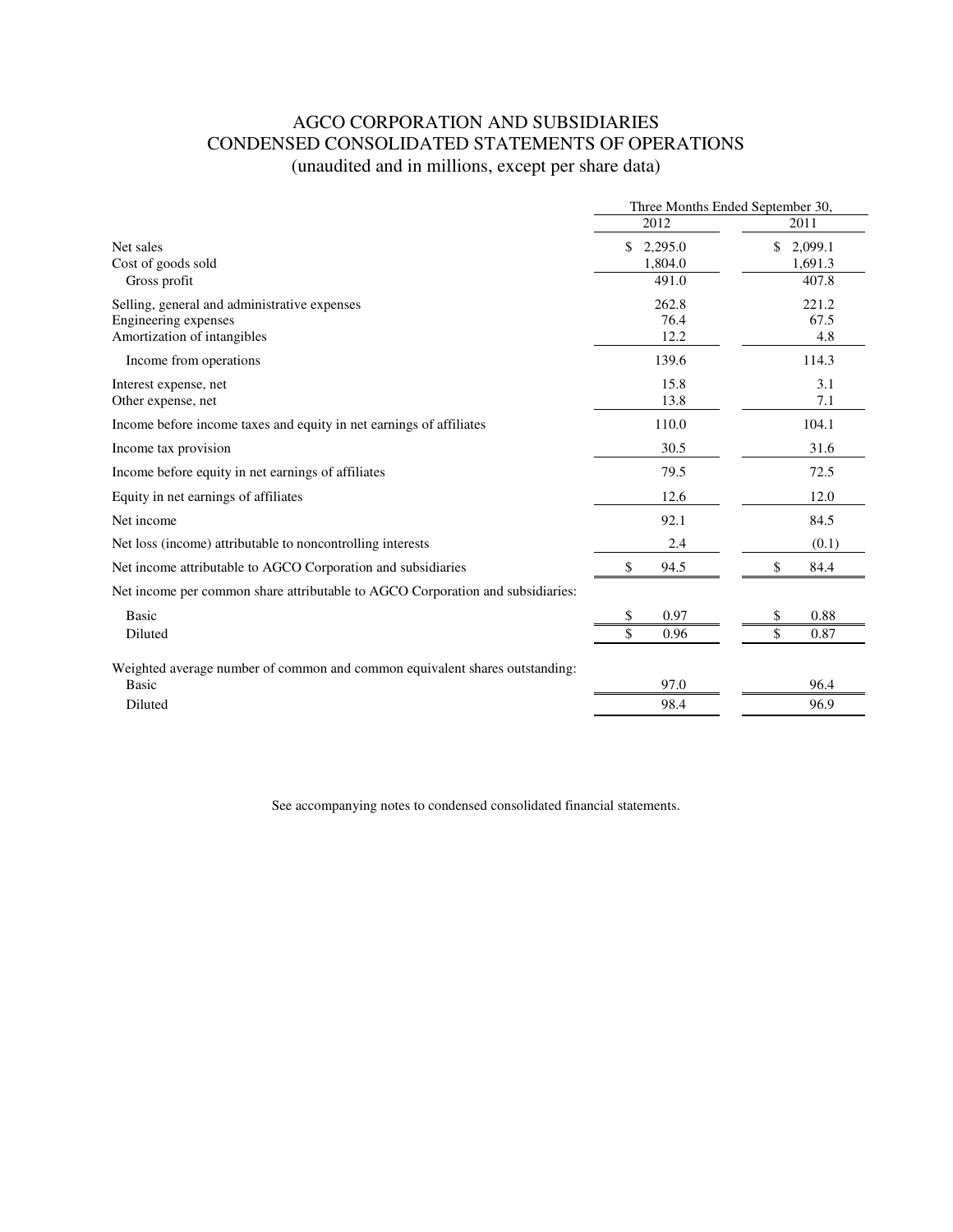# AGCO CORPORATION AND SUBSIDIARIES CONDENSED CONSOLIDATED STATEMENTS OF OPERATIONS (unaudited and in millions, except per share data)

|                                                                                | Nine Months Ended September 30, |               |  |
|--------------------------------------------------------------------------------|---------------------------------|---------------|--|
|                                                                                | 2012                            | 2011          |  |
| Net sales                                                                      | \$<br>7,258.8                   | \$<br>6,255.4 |  |
| Cost of goods sold                                                             | 5,663.4                         | 5,003.4       |  |
| Gross profit                                                                   | 1,595.4                         | 1,252.0       |  |
| Selling, general and administrative expenses                                   | 756.7                           | 622.4         |  |
| Engineering expenses                                                           | 227.5                           | 191.6         |  |
| Restructuring and other infrequent income                                      |                                 | (0.7)         |  |
| Amortization of intangibles                                                    | 36.9                            | 14.1          |  |
| Income from operations                                                         | 574.3                           | 424.6         |  |
| Interest expense, net                                                          | 43.5                            | 21.1          |  |
| Other expense, net                                                             | 24.3                            | 17.3          |  |
| Income before income taxes and equity in net earnings of affiliates            | 506.5                           | 386.2         |  |
| Income tax provision                                                           | 131.0                           | 123.4         |  |
| Income before equity in net earnings of affiliates                             | 375.5                           | 262.8         |  |
| Equity in net earnings of affiliates                                           | 39.9                            | 37.2          |  |
| Net income                                                                     | 415.4                           | 300.0         |  |
| Net loss (income) attributable to noncontrolling interests                     | 4.2                             | (1.9)         |  |
| Net income attributable to AGCO Corporation and subsidiaries                   | \$<br>419.6                     | 298.1<br>\$   |  |
| Net income per common share attributable to AGCO Corporation and subsidiaries: |                                 |               |  |
| <b>Basic</b>                                                                   | 4.32<br>S                       | 3.13<br>\$    |  |
| Diluted                                                                        | \$<br>4.25                      | \$<br>3.04    |  |
| Weighted average number of common and common equivalent shares outstanding:    |                                 |               |  |
| Basic                                                                          | 97.1                            | 95.1          |  |
| Diluted                                                                        | 98.6                            | 97.9          |  |
|                                                                                |                                 |               |  |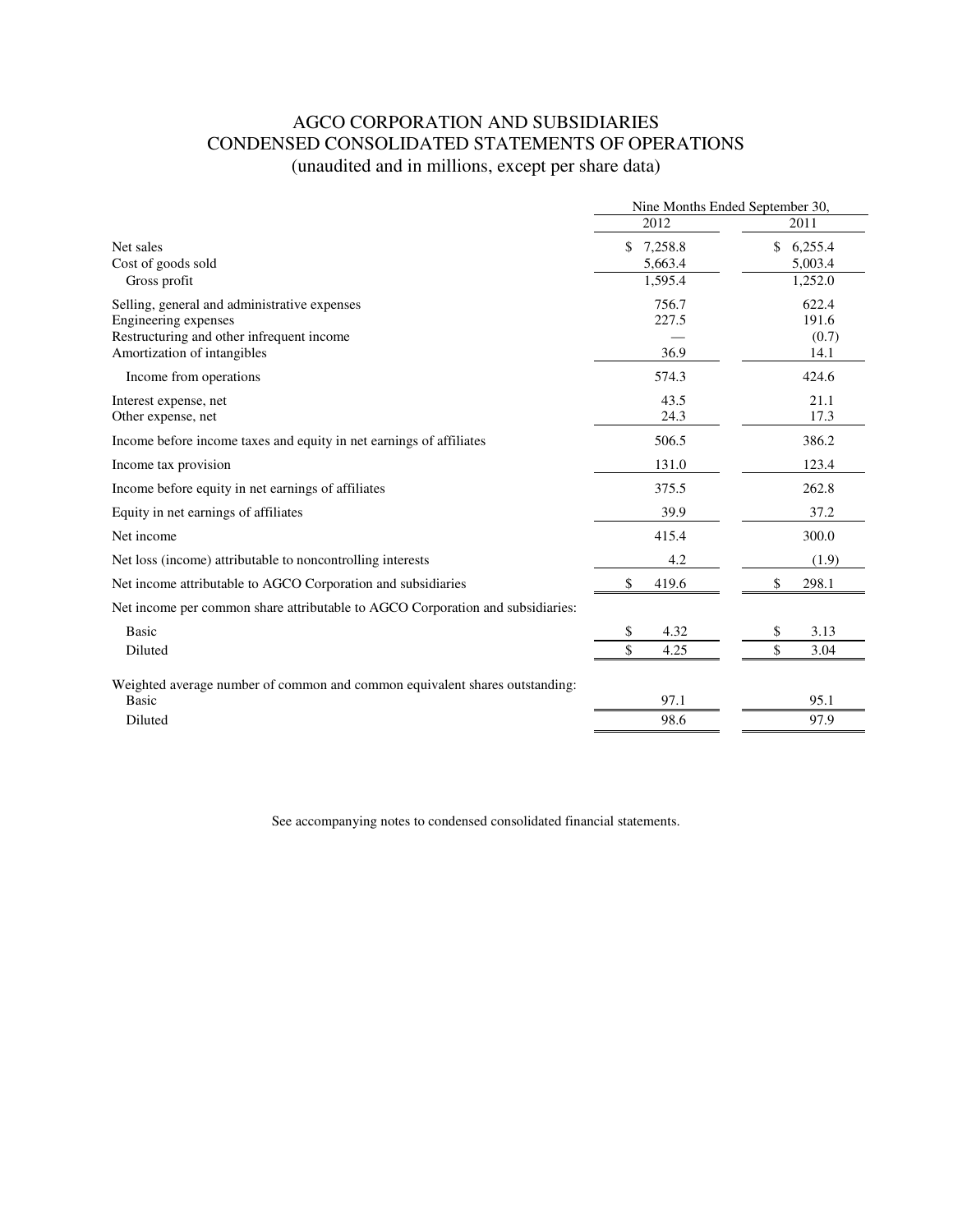# AGCO CORPORATION AND SUBSIDIARIES CONDENSED CONSOLIDATED STATEMENTS OF CASH FLOWS (unaudited and in millions)

|                                                                                 | Nine Months Ended September 30, |             |  |  |
|---------------------------------------------------------------------------------|---------------------------------|-------------|--|--|
|                                                                                 | $\overline{2012}$               | 2011        |  |  |
| Cash flows from operating activities:                                           |                                 |             |  |  |
| Net income                                                                      | \$<br>415.4                     | \$<br>300.0 |  |  |
| Adjustments to reconcile net income to net cash (used in) provided by operating |                                 |             |  |  |
| activities:                                                                     |                                 |             |  |  |
| Depreciation                                                                    | 125.4                           | 110.2       |  |  |
| Deferred debt issuance cost amortization                                        | 2.6                             | 2.3         |  |  |
| Amortization of intangibles                                                     | 36.9                            | 14.1        |  |  |
| Amortization of debt discount                                                   | 6.5                             | 6.1         |  |  |
| Stock compensation                                                              | 28.8                            | 17.9        |  |  |
| Equity in net earnings of affiliates, net of cash received                      | (27.4)                          | (21.7)      |  |  |
| Deferred income tax benefit                                                     | (1.4)                           | (3.3)       |  |  |
| Other                                                                           |                                 | (1.4)       |  |  |
| Changes in operating assets and liabilities, net of effects from purchase of    |                                 |             |  |  |
| businesses:                                                                     |                                 |             |  |  |
| Accounts and notes receivable, net                                              | (132.2)                         | 49.9        |  |  |
| Inventories, net                                                                | (481.5)                         | (333.6)     |  |  |
| Other current and noncurrent assets                                             | (38.1)                          | (15.5)      |  |  |
| Accounts payable                                                                | (88.8)                          | 56.9        |  |  |
| Accrued expenses                                                                | 95.6                            | 88.8        |  |  |
| Other current and noncurrent liabilities                                        | 25.0                            | (0.2)       |  |  |
| Total adjustments                                                               | (448.6)                         | (29.5)      |  |  |
| Net cash (used in) provided by operating activities                             | (33.2)                          | 270.5       |  |  |
| Cash flows from investing activities:                                           |                                 |             |  |  |
| Purchases of property, plant and equipment                                      | (235.2)                         | (187.2)     |  |  |
| Proceeds from sale of property, plant and equipment                             | 0.6                             | 0.9         |  |  |
| Purchase of businesses, net of cash acquired                                    | (2.4)                           | (88.3)      |  |  |
| Investments in consolidated affiliates, net of cash acquired                    | (20.1)                          | (25.0)      |  |  |
| Investments in unconsolidated affiliates, net                                   | (11.3)                          | (8.3)       |  |  |
| Restricted cash and other                                                       | (1.0)                           |             |  |  |
| Net cash used in investing activities                                           | (269.4)                         | (307.9)     |  |  |
| Cash flows from financing activities:                                           |                                 |             |  |  |
| Repurchase or conversion of convertible senior subordinated notes               |                                 | (161.0)     |  |  |
| Repayment of debt obligations, net                                              | (89.5)                          | (47.3)      |  |  |
| Payment of debt issuance costs                                                  | (0.1)                           |             |  |  |
| Payment of minimum tax withholdings on stock compensation                       | (0.2)                           | (2.5)       |  |  |
| Purchases and retirement of common stock                                        | (9.5)                           |             |  |  |
| (Distribution to) investment by noncontrolling interests                        | (0.6)                           | (1.0)       |  |  |
| Proceeds from issuance of common stock                                          |                                 | 0.2         |  |  |
| Net cash used in financing activities                                           | (99.9)                          | (211.6)     |  |  |
| Effect of exchange rate changes on cash and cash equivalents                    |                                 | (15.7)      |  |  |
| Decrease in cash and cash equivalents                                           | (402.5)                         | (264.7)     |  |  |
| Cash and cash equivalents, beginning of period                                  | 724.4                           | 719.9       |  |  |
| Cash and cash equivalents, end of period                                        | $\overline{\$}$<br>321.9        | \$<br>455.2 |  |  |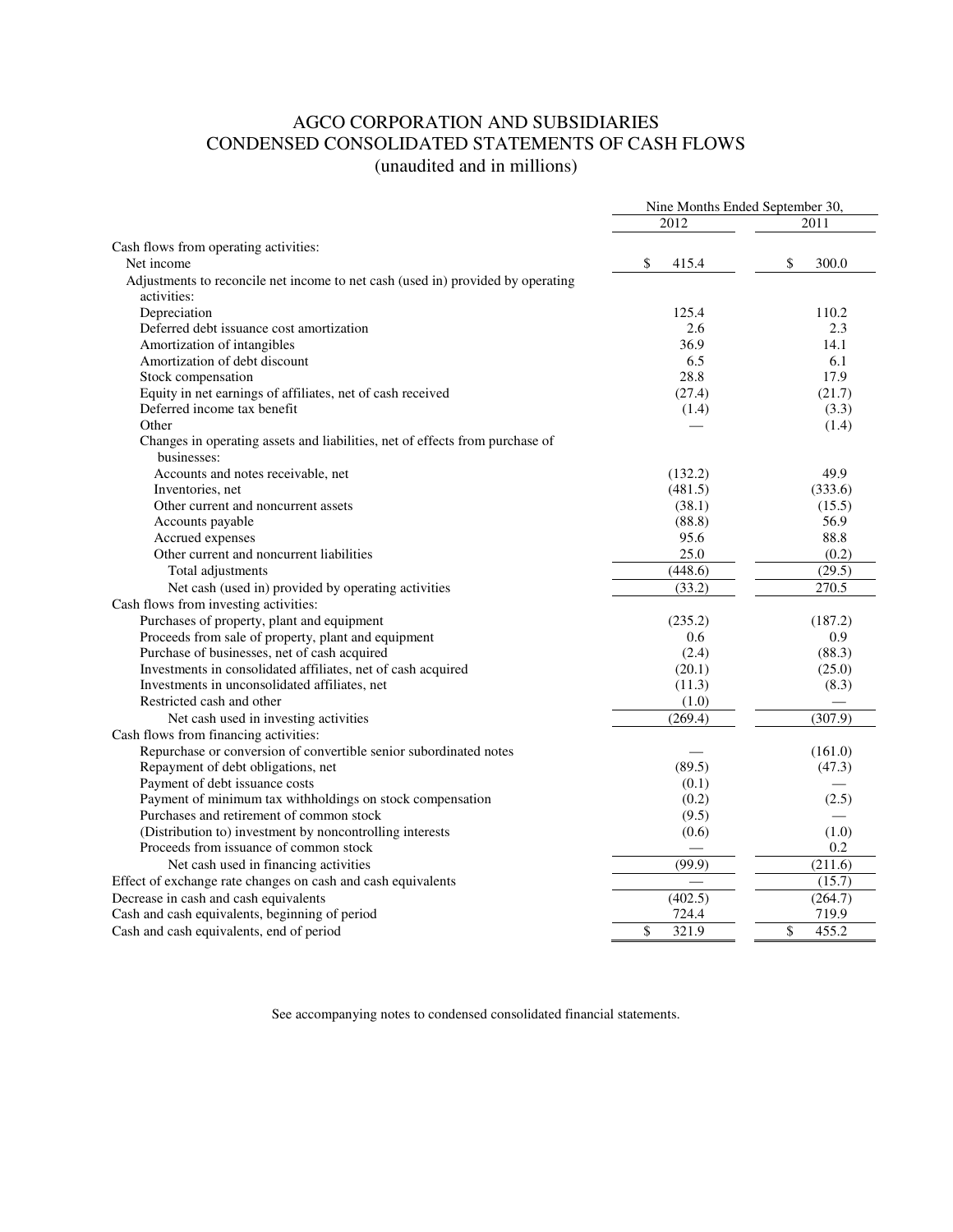# AGCO CORPORATION AND SUBSIDIARIES NOTES TO CONDENSED CONSOLIDATED FINANCIAL STATEMENTS (unaudited, in millions, except per share data)

#### **1. STOCK COMPENSATION EXPENSE**

The Company recorded stock compensation expense as follows:

|                                              | Three Months Ended<br>September 30. |      |  |      | September 30. | Nine Months Ended |      |
|----------------------------------------------|-------------------------------------|------|--|------|---------------|-------------------|------|
|                                              |                                     | 2012 |  | 2011 | 2012          |                   | 2011 |
| Cost of goods sold                           |                                     |      |  | 0.4  |               |                   |      |
| Selling, general and administrative expenses |                                     | 8.9  |  | 6.0  | 27.7          |                   | 7.0  |
| Total stock compensation expense             |                                     | 9.6  |  | 6.4  | 29.0          |                   | 18.1 |

### **2. INDEBTEDNESS**

Indebtedness at September 30, 2012 and December 31, 2011 consisted of the following:

|                                                    | September 30,<br>2012 | December 31,<br>2011 |  |  |
|----------------------------------------------------|-----------------------|----------------------|--|--|
| 1¼% Convertible senior subordinated notes due 2036 | 189.9                 | 183.4<br>S           |  |  |
| $4\frac{1}{2}\%$ Senior term loan due 2016         | 257.1                 | 259.4                |  |  |
| $5\%$ % Senior notes due 2021                      | 300.0                 | 300.0                |  |  |
| <b>Credit Facility</b>                             | 600.0                 | 665.0                |  |  |
| Other long-term debt                               | 59.7                  | 62.0                 |  |  |
|                                                    | 1,406.7               | 1,469.8              |  |  |
| Current portion of long-term debt<br>Less:         | (52.8)                | (60.1)               |  |  |
| Total indebtedness, less current portion           | \$1,353.9             | 1.409.7<br>S.        |  |  |

 As of September 30, 2012 and December 31, 2011, the closing sales price of the Company's common stock had not exceeded 120% of the conversion price of the 1¼% convertible senior subordinated notes for at least 20 trading days in the 30 consecutive trading days ending September 30, 2012 and December 31, 2011, and, therefore, the Company classified the notes as long-term debt. Future classification of the notes between current and long-term debt is dependent on the closing sales price of the Company's common stock during future quarters.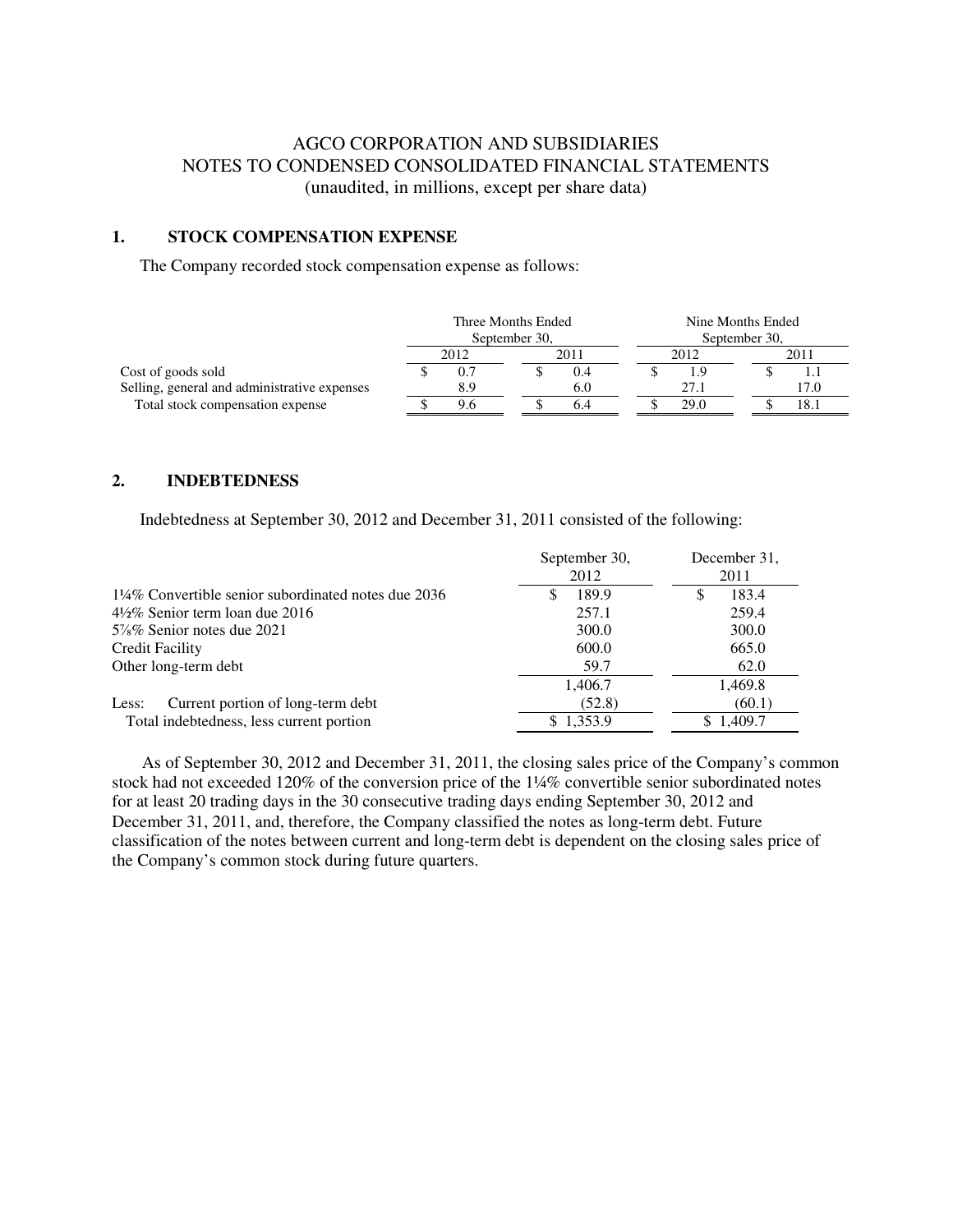#### **3. INVENTORIES**

Inventories at September 30, 2012 and December 31, 2011 were as follows:

|                              | September 30,<br>2012 | December 31,<br>2011 |  |  |
|------------------------------|-----------------------|----------------------|--|--|
| Finished goods               | 799.9                 | 500.0                |  |  |
| Repair and replacement parts | 545.1                 | 450.7                |  |  |
| Work in process              | 176.7                 | 127.6                |  |  |
| Raw materials                | 492.2                 | 481.3                |  |  |
| Inventories, net             | \$2,013.9             | \$1,559.6            |  |  |

### **4. ACCOUNTS RECEIVABLE SALES AGREEMENTS**

At September 30, 2012 and December 31, 2011, the Company had accounts receivable sales agreements that permit the sale, on an ongoing basis, of a majority of its wholesale receivables in North America and Europe to its 49% owned U.S., Canadian and European retail finance joint ventures. As of September 30, 2012 and December 31, 2011, the cash received from receivables sold under the U.S., Canadian and European accounts receivable sales agreements was approximately \$929.5 million and \$827.5 million, respectively.

Losses on sales of receivables associated with the accounts receivable financing facilities discussed above, reflected within "Other expense, net" in the Company's Condensed Consolidated Statements of Operations, were approximately \$5.8 million and \$16.4 million during the three and nine months ended September 30, 2012, respectively. Losses on sales of receivables associated with the accounts receivable financing facilities reflected within "Other expense, net" and "Interest expense, net" in the Company's Condensed Consolidated Statements of Operations were approximately \$6.9 million and \$15.6 million during the three and nine months ended September 30, 2011, respectively.

The Company's retail finance joint ventures in Brazil and Australia also provide wholesale financing to the Company's dealers. As of September 30, 2012 and December 31, 2011, these retail finance joint ventures had approximately \$86.3 million and \$62.0 million, respectively, of outstanding accounts receivable associated with these arrangements. In addition, the Company sells certain trade receivables under factoring arrangements to other financial institutions around the world.

#### **5. NET INCOME PER SHARE**

The Company's convertible senior subordinated notes provide for (i) the settlement upon conversion in cash up to the principal amount of the converted notes with any excess conversion value settled in shares of the Company's common stock, and (ii) the conversion rate to be increased under certain circumstances if the notes are converted in connection with certain change of control transactions. Dilution of weighted shares outstanding will depend on the Company's stock price for the excess conversion value using the treasury stock method. A reconciliation of net income attributable to AGCO Corporation and subsidiaries and weighted average common shares outstanding for purposes of calculating basic and diluted net income per share for the three and nine months ended September 30, 2012 and 2011 is as follows: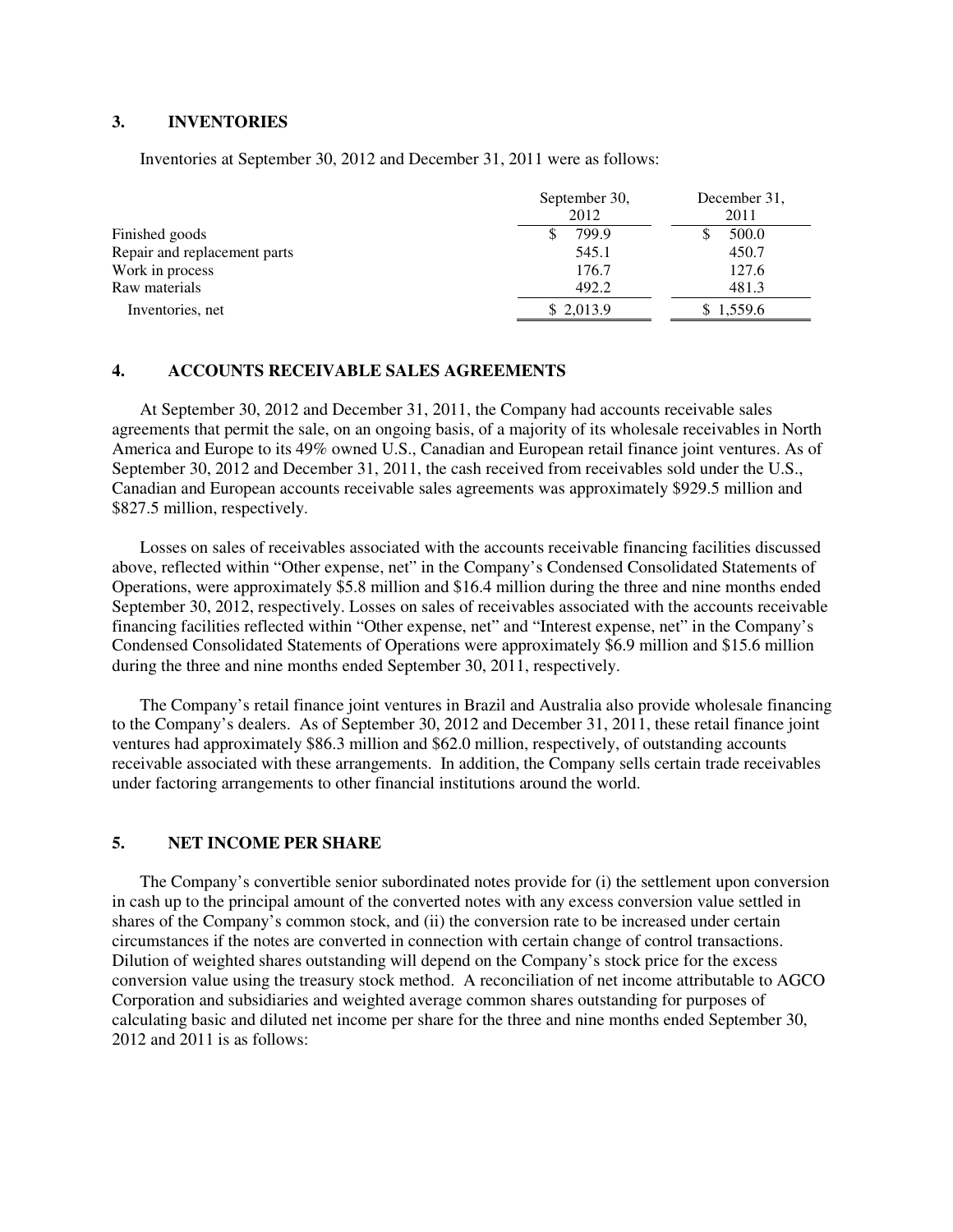|                                                                                                                                                               |            | Three Months Ended September 30, | Nine Months Ended September 30, |            |  |  |
|---------------------------------------------------------------------------------------------------------------------------------------------------------------|------------|----------------------------------|---------------------------------|------------|--|--|
|                                                                                                                                                               | 2012       | 2011                             | 2012                            | 2011       |  |  |
| Basic net income per share:<br>Net income attributable to AGCO                                                                                                |            |                                  |                                 |            |  |  |
| Corporation and subsidiaries                                                                                                                                  | 94.5<br>-S | \$<br>84.4                       | 419.6<br>\$                     | 298.1<br>S |  |  |
| Weighted average number of common<br>shares outstanding                                                                                                       | 97.0       | 96.4                             | 97.1                            | 95.1       |  |  |
| Basic net income per share attributable to<br>AGCO Corporation and subsidiaries                                                                               | 0.97<br>-S | 0.88<br>\$                       | 4.32<br>\$                      | 3.13       |  |  |
| Diluted net income per share:<br>Net income attributable to AGCO<br>Corporation and subsidiaries for<br>purposes of computing<br>diluted net income per share | 94.5<br>S  | 84.4<br>\$                       | 419.6<br>\$                     | 298.1      |  |  |
| Weighted average number of common<br>shares outstanding<br>Dilutive stock options, SSARs,<br>performance share awards and                                     | 97.0       | 96.4                             | 97.1                            | 95.1       |  |  |
| restricted stock awards<br>Weighted average assumed conversion<br>of contingently convertible senior                                                          | 1.0        | 0.2                              | 1.0                             | 0.3        |  |  |
| subordinated notes<br>Weighted average number of common                                                                                                       | 0.4        | 0.3                              | 0.5                             | 2.5        |  |  |
| and common equivalent shares<br>outstanding for purposes of<br>computing diluted net income per<br>share                                                      | 98.4       | 96.9                             | 98.6                            | 97.9       |  |  |
| Diluted net income per share attributable to<br>AGCO Corporation and subsidiaries                                                                             | 0.96<br>\$ | 0.87<br>S                        | 4.25<br>S                       | 3.04<br>S  |  |  |

#### **6. SEGMENT REPORTING**

Effective January 1, 2012, the Company modified its system of reporting, resulting from changes to its internal management and organizational structure, which changed its reportable segments from North America; South America; Europe/Africa/Middle East; and Rest of World, to North America; South America; Europe/Africa/Middle East; and Asia/Pacific. The Asia/Pacific reportable segment includes the regions of Asia, Australia and New Zealand, and the Europe/Africa/Middle East segment will now include certain markets in Eastern Europe. Effective January 1, 2012, these reportable segments are reflective of how the Company's chief operating decision maker reviews operating results for the purposes of allocating resources and assessing performance. Disclosures for the three and nine months ended September 30, 2011 have been adjusted to reflect the change in reportable segments.

The Company's four reportable segments distribute a full range of agricultural equipment and related replacement parts. The Company evaluates segment performance primarily based on income from operations. Sales for each segment are based on the location of the third-party customer. The Company's selling, general and administrative expenses and engineering expenses are charged to each segment based on the region and division where the expenses are incurred. As a result, the components of income from operations for one segment may not be comparable to another segment. Segment results for the three and nine months ended September 30, 2012 and 2011 are as follows: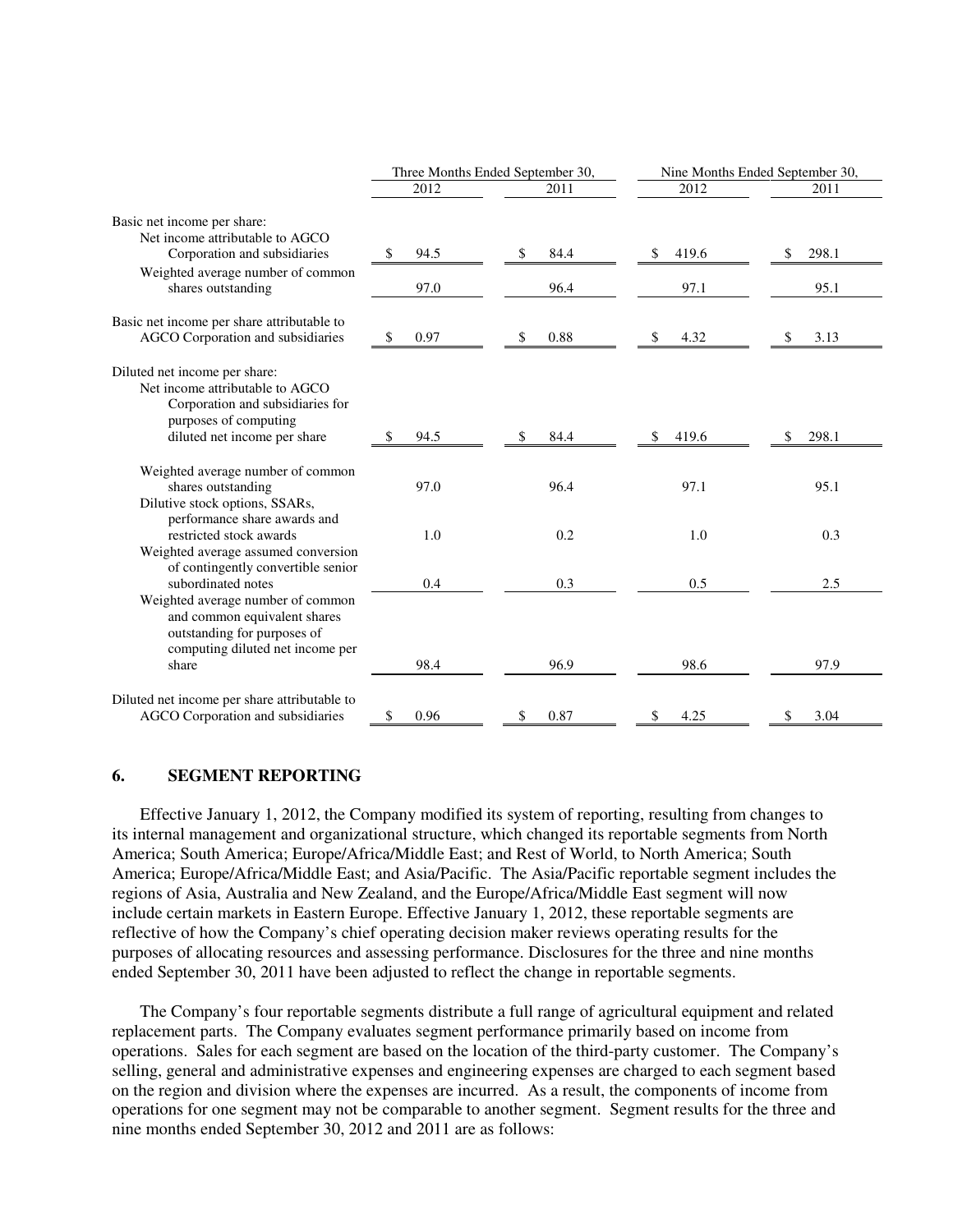| Three Months Ended<br>September 30, | North<br>America | South<br>America | Europe/Africa/<br>Middle East | Asia/<br>Pacific | Consolidated |
|-------------------------------------|------------------|------------------|-------------------------------|------------------|--------------|
|                                     |                  |                  |                               |                  |              |
| 2012                                |                  |                  |                               |                  |              |
| Net sales                           | \$632.2          | \$479.9          | \$1,060.5                     | \$122.4          | \$2,295.0    |
| Income from operations              | 60.0             | 45.0             | 81.7                          | 3.8              | 190.5        |
| 2011                                |                  |                  |                               |                  |              |
| Net sales                           | \$417.7          | \$515.7          | \$1,092.4                     | \$73.3           | \$2,099.1    |
| Income from operations              | 15.6             | 35.4             | 89.6                          | 6.5              | 147.1        |
|                                     |                  |                  |                               |                  |              |
| Nine Months Ended                   | North            | South            | Europe/Africa/                | Asia/            |              |
| September 30,                       | America          | America          | Middle East                   | Pacific          | Consolidated |
| 2012                                |                  |                  |                               |                  |              |
| Net sales                           | \$1,932.1        | \$1,343.8        | \$3,667.2                     | \$315.7          | \$7,258.8    |
| Income from operations              | 205.9            | 110.6            | 387.5                         | 9.8              | 713.8        |
| 2011                                |                  |                  |                               |                  |              |
| Net sales                           | \$1,171.9        | \$1,423.0        | \$3,465.6                     | \$194.9          | \$6,255.4    |
| Income from operations              | 48.3             | 106.7            | 344.4                         | 15.9             | 515.3        |

A reconciliation from the segment information to the consolidated balances for income from operations is set forth below:

|                                           | Three Months Ended<br>September 30, |        |  |        |        |  | Nine Months Ended<br>September 30, |        |  |
|-------------------------------------------|-------------------------------------|--------|--|--------|--------|--|------------------------------------|--------|--|
|                                           | 2012<br>2011                        |        |  |        | 2012   |  |                                    | 2011   |  |
| Segment income from operations            |                                     | 190.5  |  | 147.1  | 713.8  |  |                                    | 515.3  |  |
| Corporate expenses                        |                                     | (29.8) |  | (22.0) | (75.5) |  |                                    | (60.3) |  |
| Stock compensation expense                |                                     | (8.9)  |  | (6.0)  | (27.1) |  |                                    | (17.0) |  |
| Restructuring and other infrequent income |                                     |        |  |        |        |  |                                    | 0.7    |  |
| Amortization of intangibles               |                                     | (12.2) |  | (4.8)  | (36.9) |  |                                    | (14.1) |  |
| Consolidated income from operations       |                                     | 139.6  |  | 114.3  | 574.3  |  |                                    | 424.6  |  |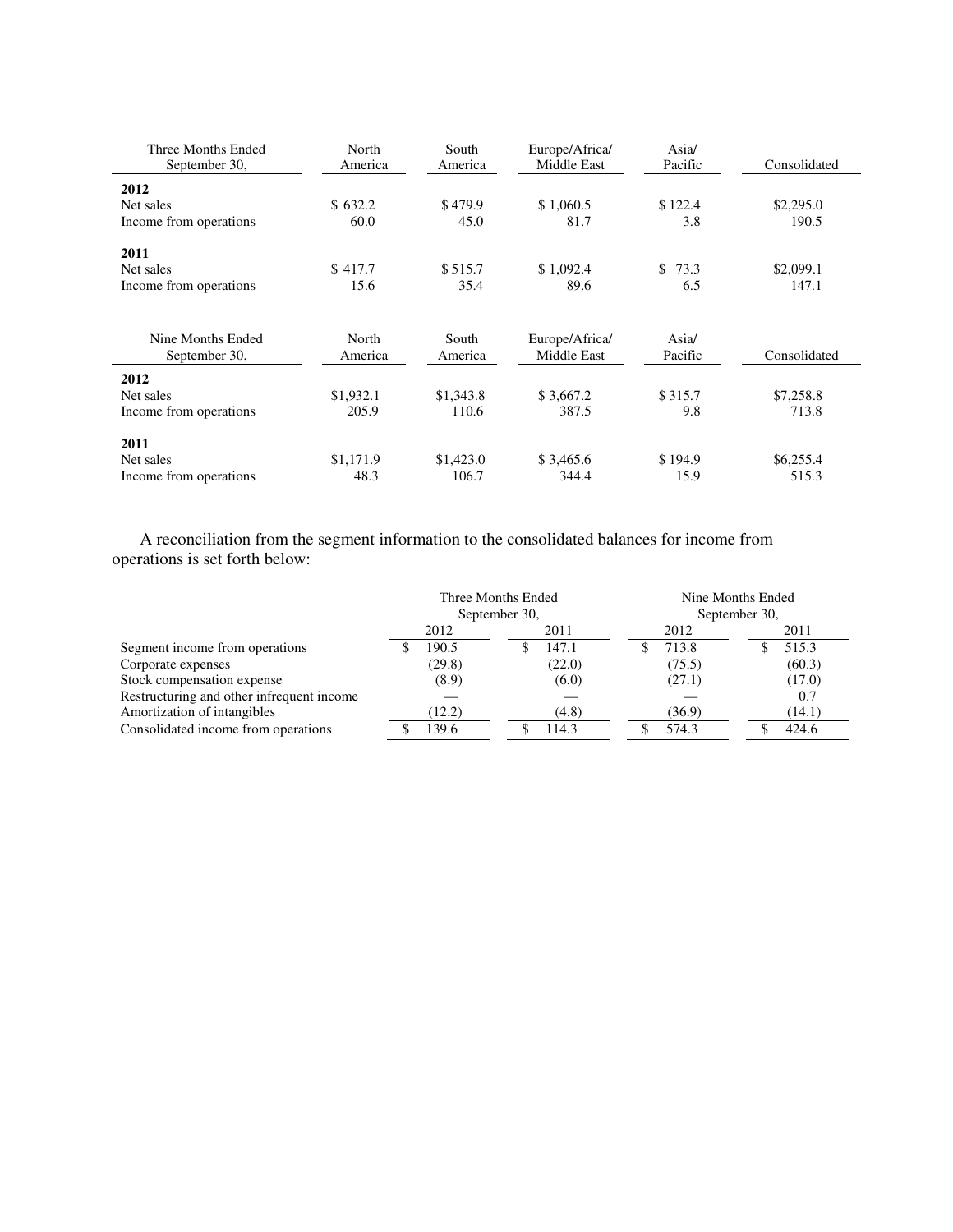#### **RECONCILIATION OF NON-GAAP MEASURES**

This earnings release discloses adjusted income from operations, net income and net income per share, all of which exclude amounts that differ from the most directly comparable measure calculated in accordance with U.S. generally accepted accounting principles ("GAAP"). A reconciliation of each of these financial measures to the most directly comparable GAAP measure is included below.

 The following is a reconciliation of adjusted income from operations, net income and net income per share to reported income from operations, net income and net income per share for the nine months ended September 30, 2012 and 2011 (in millions, except per share data):

|                                        | Nine months ended September 30, |                                     |                                              |                              |                                     |                      |  |  |
|----------------------------------------|---------------------------------|-------------------------------------|----------------------------------------------|------------------------------|-------------------------------------|----------------------|--|--|
|                                        | 2012                            |                                     |                                              |                              | 2011                                | <b>Net</b><br>Income |  |  |
|                                        | Income<br>From<br>Operations    | <b>Net</b><br>Income <sup>(1)</sup> | <b>Net</b><br>Income<br>Per<br>$Share^{(1)}$ | Income<br>From<br>Operations | <b>Net</b><br>Income <sup>(1)</sup> | Per<br>$Share^{(1)}$ |  |  |
| As adjusted<br>Restructuring and other | \$574.3                         | \$419.6                             | \$4.25                                       | \$423.9                      | \$297.6                             | \$3.04               |  |  |
| infrequent income                      |                                 |                                     |                                              | (0.7)                        | (0.5)                               |                      |  |  |
| As reported                            | \$574.3                         | \$419.6                             | \$4.25                                       | \$424.6                      | \$298.1                             | \$3.04               |  |  |

(1) Net income and net income per share amounts are after tax.<br>(2) The restructuring and other infrequent income recorded du

The restructuring and other infrequent income recorded during the first nine months of 2011 related primarily to a reversal of approximately \$0.9 million of previously accrued legally required severance payments associated with the rationalization of the Company's French operations.